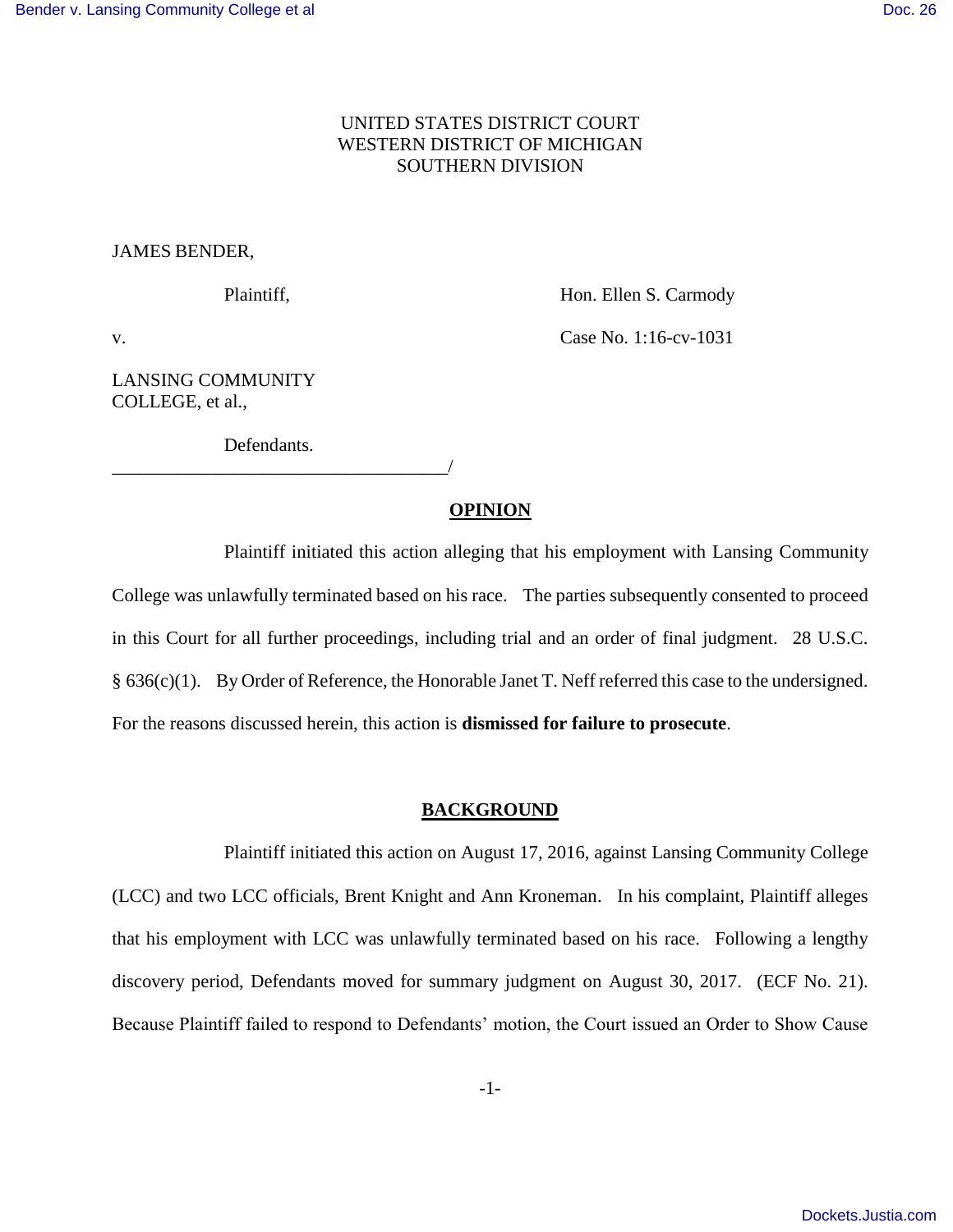on October 26, 2017, directing Plaintiff to show cause why this action should not be dismissed "for want of prosecution and failure to comply with the rules and orders of this court." (ECF No. 24). Plaintiff was expressly warned that "[f]ailure to show good cause will result in dismissal of the case." (ECF No. 24).

On November 9, 2017, Plaintiff's counsel responded to the Court's October 26, 2017 Order and asserts the following. (ECF No. 25). On or about June 7, 2017, a settlement offer was presented to Plaintiff. Plaintiff rejected this settlement offer and expressed to counsel that he "was considering abandoning the litigation, against the advice of Counsel." Counsel subsequently "emailed the Plaintiff on at least three occasion[s], mailed a letter encouraging the Plaintiff to communicate his desires on the continuation of this litigation, and phoned Plaintiff on five occasions to no avail." Plaintiff "has not made any positive action directing Counsel to litigate or respond to [the] Motion for Summary Judgment or any other matter of this case on the merits since July 17, 2017." Because of Plaintiff's refusal to communicate with counsel, the Court ordered mediation, scheduled for August 24, 2017, was cancelled. After Defendants submitted their motion for summary judgment, counsel "again inquired of the Plaintiff for guidance," but "no guidance was provided."

As the United States Supreme Court long ago recognized, "[t]he authority of a federal trial court to dismiss a plaintiff's action with prejudice because of his failure to prosecute cannot seriously be doubted." Link v. Wabash Railroad Co., 370 U.S. 626, 629 (1962). This authority "is necessary in order to prevent undue delays in the disposition of pending cases and to avoid congestion in the calendars of the District Courts." Id. at 629-30. Failure by a plaintiff "to prosecute or to comply with these rules or a court order" constitutes grounds to dismiss the complaint, or any particular claims therein. See Fed. R. Civ. P. 41(b).

-2-